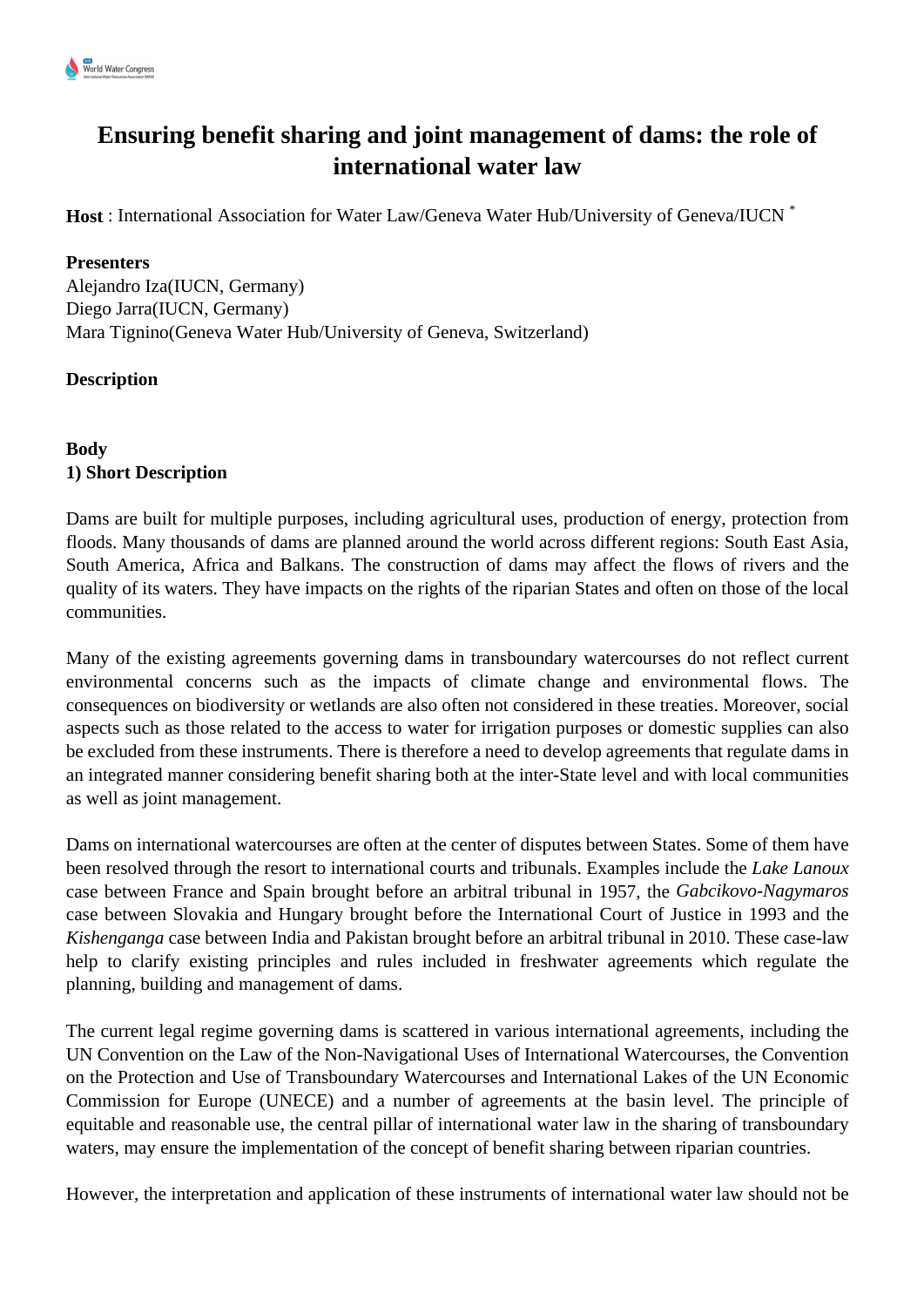

isolated from other areas of international law, including the agreements of international environmental law and human rights law. For example, the Convention on Biodiversity or the Convention on the Protection of Wetlands have to be taken into account when planning and building dams so that aquatic ecosystems are not affected by these water infrastructures. At the same time, the rights of consultation and participation of local communities in decision-making processes enshrined in human rights instruments such as the ILO Convention 169 on Indigenous and Tribal Peoples as well as the right to water, must be respected in the planning of dams.

Given this background, this special session aims at presenting the current state of the international regime on dams and the concept of benefit sharing in international water law.

This proposal is part of a series of special sessions that AIDA would like to organize within the structure of the IWRA Congress.

This special session is co-organized with the Geneva Water Hub/University of Geneva and the Environmental Law Center of International Union for Conservation of Nature (IUCN).

## **2) Objectives**

Taking into account the variety of international legal instruments governing the planning and building of dams, the objectives of this special session are:

- To examine the concept of benefit sharing and how this approach could help developing better agreements for the construction of dams;

- To discuss the role of international water law in benefit sharing and joint management of dams;

- To present existing good practices on dams planning and building in international watercourses;

- To explore the role of international courts and tribunals in the clarification of the regime applicable to dams;

- To guide the identification of benefit sharing opportunities and the processes for the negotiation of a benefit sharing agreement with a practical case.

## **3) Justifications**

There are currently more than 3'700 dams projects or under construction around the world. These projects may potentially contribute to the implementation of the Sustainable Development Goals (SDGs) and the Paris Agreement. However, the negative impacts of dams on the quality and quality of transboundary watercourses remain a challenge. This special session aims at addressing the role of international water law in tackling with this challenge.

## **4) Projected outcomes**

The projected outcomes of this special session include: